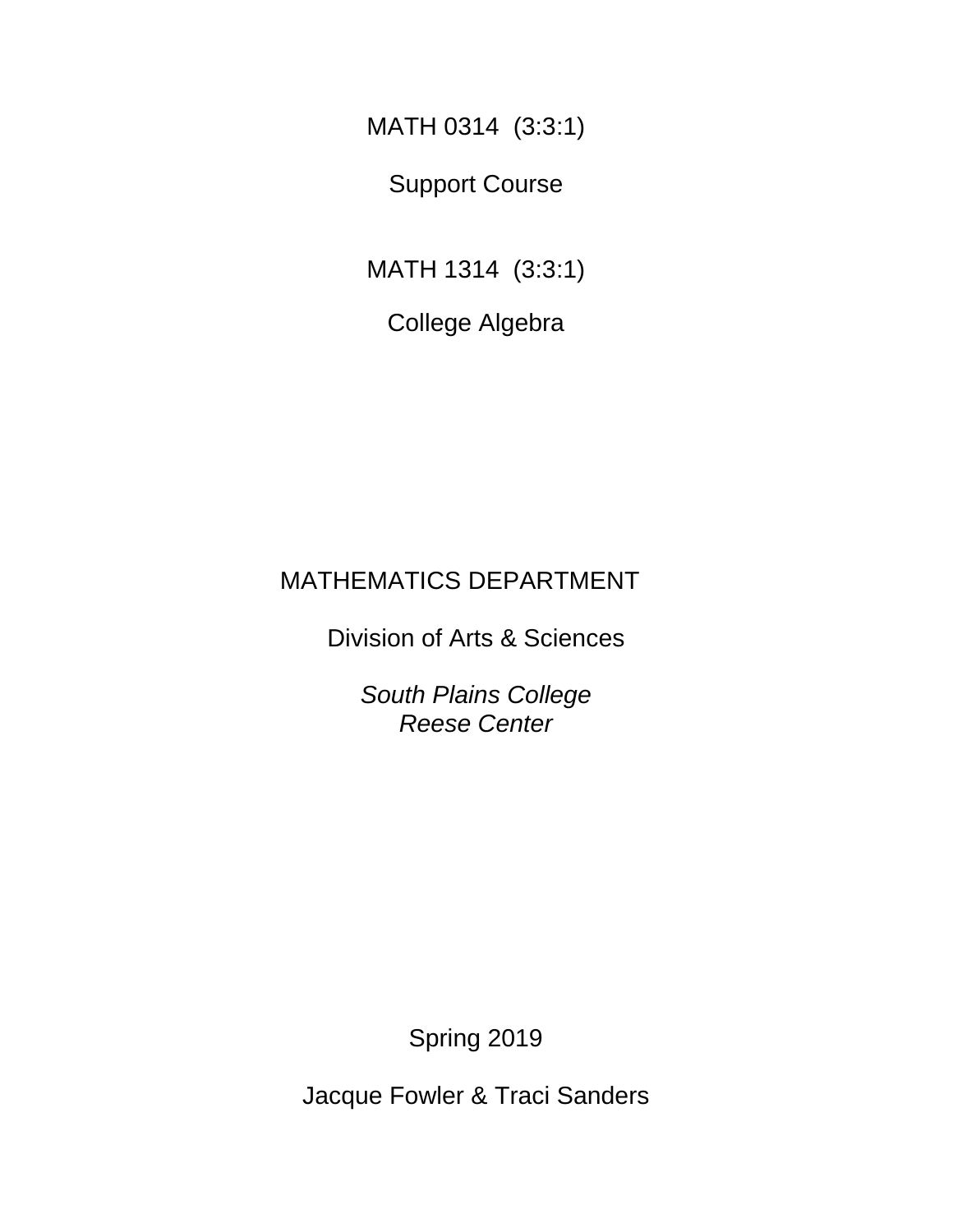#### **Spring 2019 Support Course: Math 0314.C04 & Math 0314.C05 College Algebra: Math 1314.C04 & Math 1314.C05**

**Classroom:** RC 219 **Time:** Section C04: MTWR 8:30 – 10:15 Section C05: MTWR 11:00 – 12:45

| <b>Instructors</b><br>Jacque Fowler |                                | <b>Traci Sanders</b>            |  |
|-------------------------------------|--------------------------------|---------------------------------|--|
| E-mail                              | jfowler@southplainscollege.edu | tsanders@southplainscollege.edu |  |
| <b>Phone</b>                        | 716-4640                       | 716-4616                        |  |
| <b>Office</b>                       | RC 223-E                       | RC 223-C                        |  |

#### **Fowler Office Hours:**

| Mondav          | ⊤uesdav         | Wednesdav       | Thursdav        | Fridav         |
|-----------------|-----------------|-----------------|-----------------|----------------|
| $8:00 - 8:30$   | $8:00 - 8:30$   | $8:00 - 8:30$   | $8:00 - 8:30$   | $8:00 - 11:00$ |
| $10:15 - 11:00$ | $10:15 - 11:00$ | $10:15 - 11:00$ | $10:15 - 11:00$ |                |

#### **Sanders Office Hours:**

| Mondav          | Tuesday         | Wednesday       | Thursdav        | Friday         |
|-----------------|-----------------|-----------------|-----------------|----------------|
| $10:15 - 11:00$ | $10:15 - 11:00$ | $10:15 - 11:00$ | $10:15 - 11:00$ | $8:00 - 11:00$ |
|                 | $12:45 - 1:45$  |                 | $12:45 - 1:45$  |                |

**Course Description:** The Support Course (Math 0314) portion of the course will include the study of signed numbers, order of operations, polynomials, relations and functions, inequalities, algebraic expressions and equations (absolute value, polynomial, radical, rational), with a special emphasis on linear and quadratic expressions and equations. The College Algebra (Math 1314) portion of the course will include in-depth study and applications of polynomial, rational, radical, exponential and logarithmic functions and systems of equations using matrices.

**Text:** No textbook is required.

**Supplies:** notebook paper (to be turned in without spiral edges), scientific or graphing calculator (cell phones, smart watches, TI-89, TI-92, TI-Nspire calculators, or other electronic devices will not be allowed during testing), pencils, straightedge

**Grading Policy:** Grades will be averaged according to the following percentages:

|                       | 10%<br>Lab Average  |     |
|-----------------------|---------------------|-----|
|                       | <b>Test Average</b> | 70% |
|                       | <b>Final Exam</b>   | 20% |
| <b>Grading Scale:</b> | A: 90 and above     |     |
|                       | $B: 80 - 89$        |     |
|                       | $C. 70 - 79$        |     |
|                       | $D: 65 - 69$        |     |
|                       | F: 64 or below      |     |

A grade of E (great effort but not successful completion) may be given in Math 0314 at the discretion of the instructors.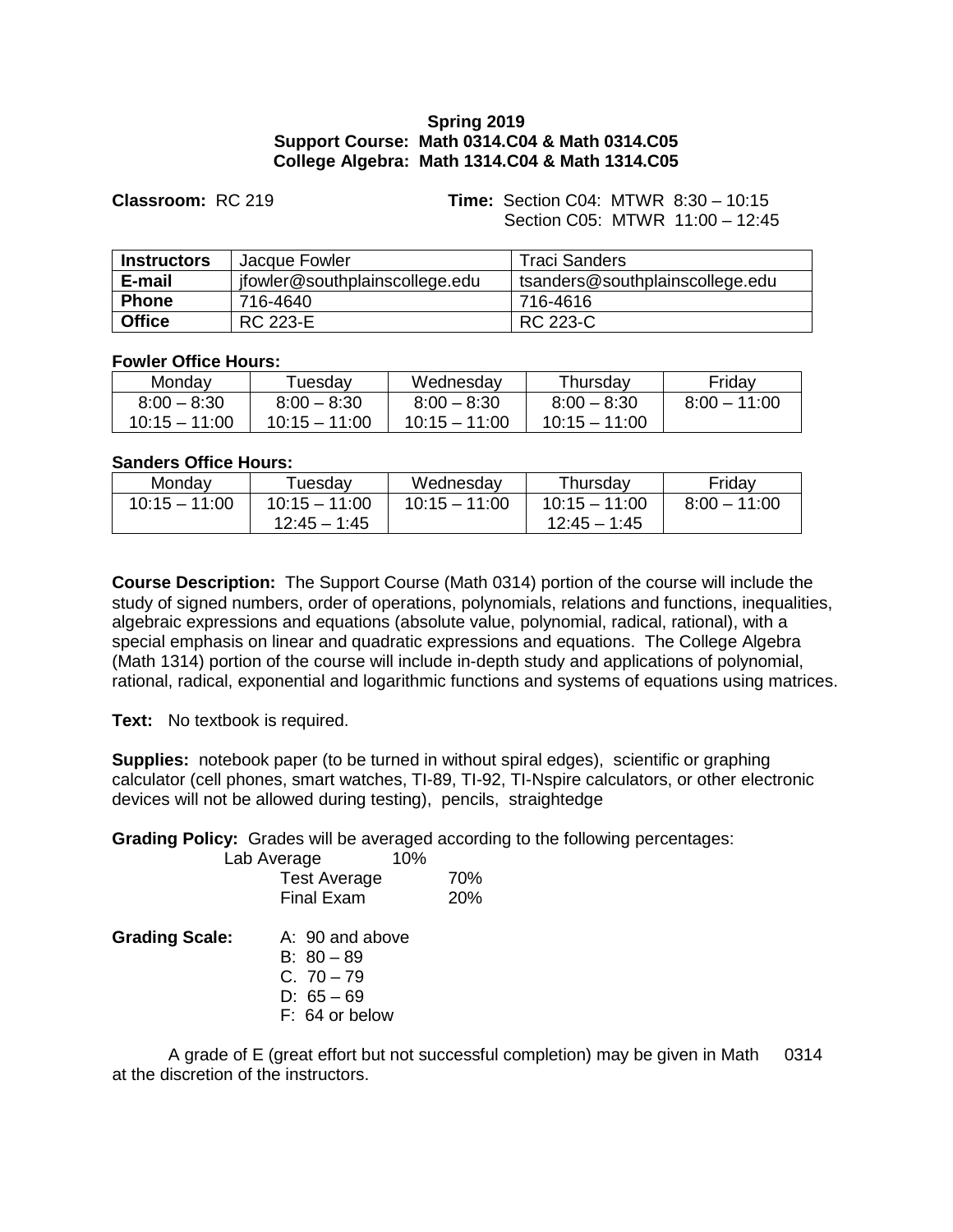**Tests:** There will be 7 tests and a final exam. Test 3 and the final will be comprehensive. There will be **NO MAKEUP TESTS!** Dates are listed for all tests, including the final exam, so **PLAN AHEAD!** On test days, students will be required to leave backpacks, cell phones, smart watches, etc. at the front of the room.

**Homework:** Homework will be assigned for all of the sections covered in the course. For most weeks, the homework will be due on Mondays. Any change to the Monday deadlines will be announced in class. For each completed homework assignment, one point will be added to that test grade. Time will be given during class to answer questions on the homework.

**Labs:** Excluding test days, approximately the last 30 minutes of class will be our lab time. The lowest five lab grades will be dropped. **THERE ARE NO MAKEUP LABS!** Here are the two different types of labs we will have:

- 1. Work on homework. As long as you participate, you will receive a 100 for these labs. If you are absent, you will receive a zero.
- 2. Work a few problems to be turned in for a grade. If you are absent, you will receive a zero.

**Attendance:** Attendance and effort are the most important activities for success in this course. Whenever you have 4 consecutive or 6 total absences, the instructors may withdraw you from the courses with a grade of X or F. We do not distinguish between excused and unexcused absences. If you stop attending class, you should go through the procedure for dropping a course to obtain a grade of W. If you choose to drop one course, you must drop both the support course and College Algebra. Perfect attendance will result in 4 points added to your final grade. Having only one absence will result in 2 points added to your final grade. If you must miss, find out what the homework assignment was and stay caught up!

| <b>Important Dates:</b> | January 21    | Martin Luther King Jr Day        |
|-------------------------|---------------|----------------------------------|
|                         | February 18   | <b>Summer Registration Opens</b> |
|                         | March 11 - 15 | <b>Spring Break</b>              |
|                         | April 15      | <b>Fall Registration Opens</b>   |
|                         | April 22      | Easter Holiday                   |
|                         | April 25      | Last Day to Drop                 |
|                         | May 6         | <b>Final Exam</b>                |

## **Course Outcomes:**

MATH 0314

Upon successful completion of this course, students will:

- 1. Define, represent, and perform operations on real numbers.
- 2. Use order of operations to simplify an expression.
- 3. Use exponent rules to simplify an expression.
- 4. Add, subtract, multiply, and divide polynomials.
- 5. Recognize, understand, and analyze features of a linear equation and a function.
- 6. Recognize and use algebraic properties, concepts, procedures (including factoring), and algorithms to combine, transform, and evaluate absolute value, polynomial, rational, and radical expressions.
- 7. Identify and solve linear, absolute value, polynomial, rational, and radical equations.
- 8. Identify and solve linear inequalities.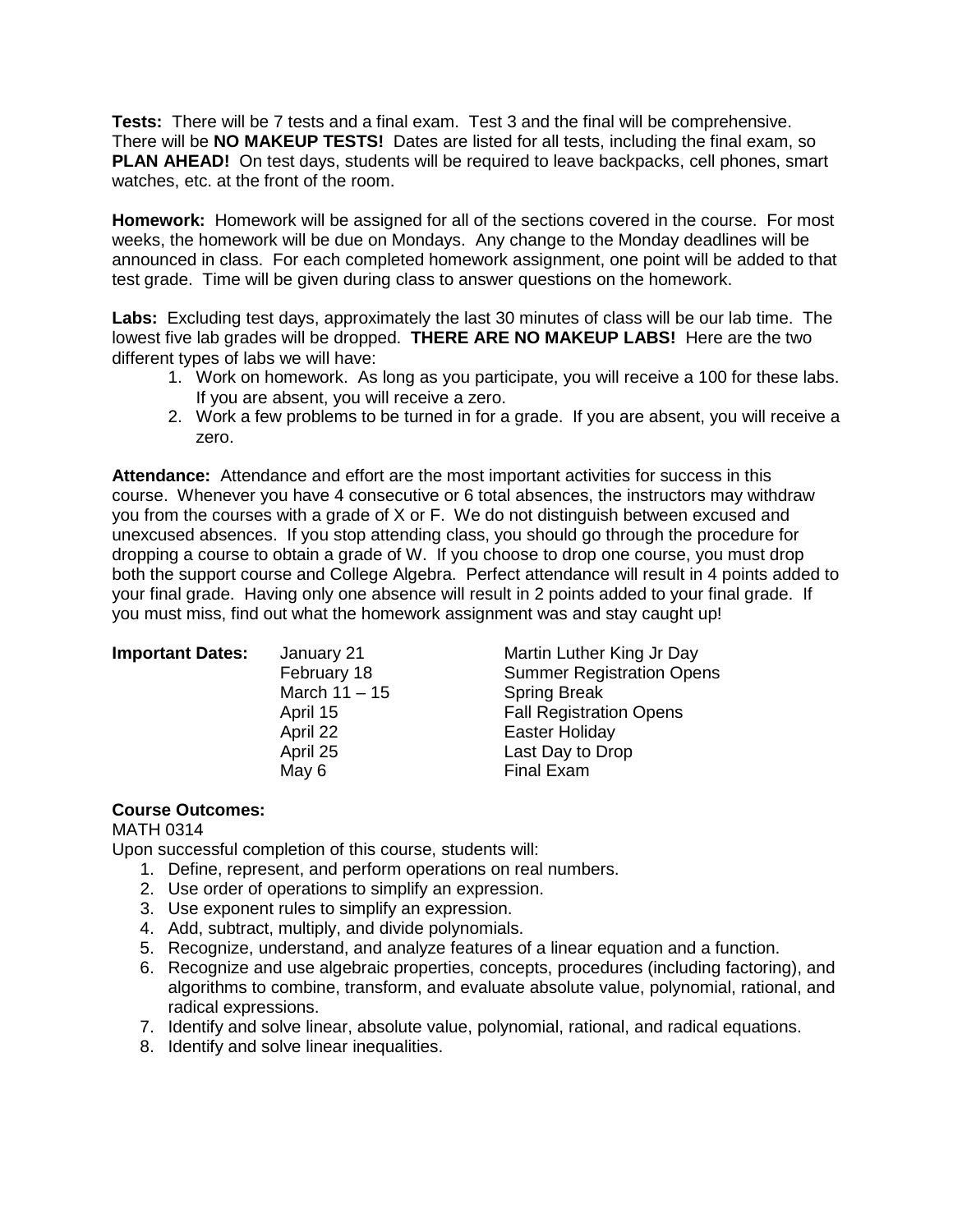#### MATH 1314

Upon successful completion of this course, students will:

- 1. Demonstrate and apply knowledge of properties of functions, including domain and range, operations, compositions, and inverses.
- 2. Recognize and apply polynomial, rational, radical, exponential and logarithmic functions and solve related equations.
- 3. Apply graphing techniques.
- 4. Evaluate all roots of higher degree polynomial and rational functions.
- 5. Recognize, solve and apply systems of linear equations using matrices.

## **Core Objectives:**

Communication Skills

- Develop, interpret, and express ideas through written communication
- Develop, interpret, and express ideas through oral communication
- Develop, interpret, and express ideas through visual communication

Critical Thinking

- Generate and communicate ideas by combining, changing, and reapplying existing information
- Gather and assess information relevant to a question
- Analyze, evaluate, and synthesize information

Empirical and Quantitative Competency Skills

- Manipulate and analyze numerical data and arrive at an informed conclusion
- Manipulate and analyze observable facts and arrive at an informed conclusion

**Academic Integrity:** The attempt of any student to present as his or her own any work which he or she has not honestly performed is regarded by the faculty and administration as a serious offense and renders the offender liable to serious consequences, possibly suspension. For more detail, see p. 22 of the South Plains College General Catalog.

**Diversity Statement:** In this class, the teachers will establish and support an environment that values and nurtures individual and group differences and encourages engagement and interaction. Understanding and respecting multiple experiences and perspectives will serve to challenge and stimulate all of us to learn about others, about the larger world and about ourselves. By promoting diversity and intellectual exchange, we will not only mirror society as it is, but also model society as it should and can be.

**Non-Discrimination Statement:** South Plains College does not discriminate on the basis of race, color, national origin, sex, disability or age in its programs and activities. The following person has been designated to handle inquiries regarding the non-discrimination policies: Vice President for Student Affairs, South Plains College, 1401 College Avenue, Box 5, Levelland, TX 79336. Phone number 806-716-2360.

**Disability Statement:** Students with disabilities, including but not limited to physical, psychiatric, or learning disabilities, who wish to request accommodations in this class should notify the Disability Services Office early in the semester so that the appropriate arrangements may be made. In accordance with federal law, a student requesting accommodations must provide acceptable documentation of his/her disability. For more information, call or visit the Disability Services Office at, Reese Center Building 8, 806-716-4675.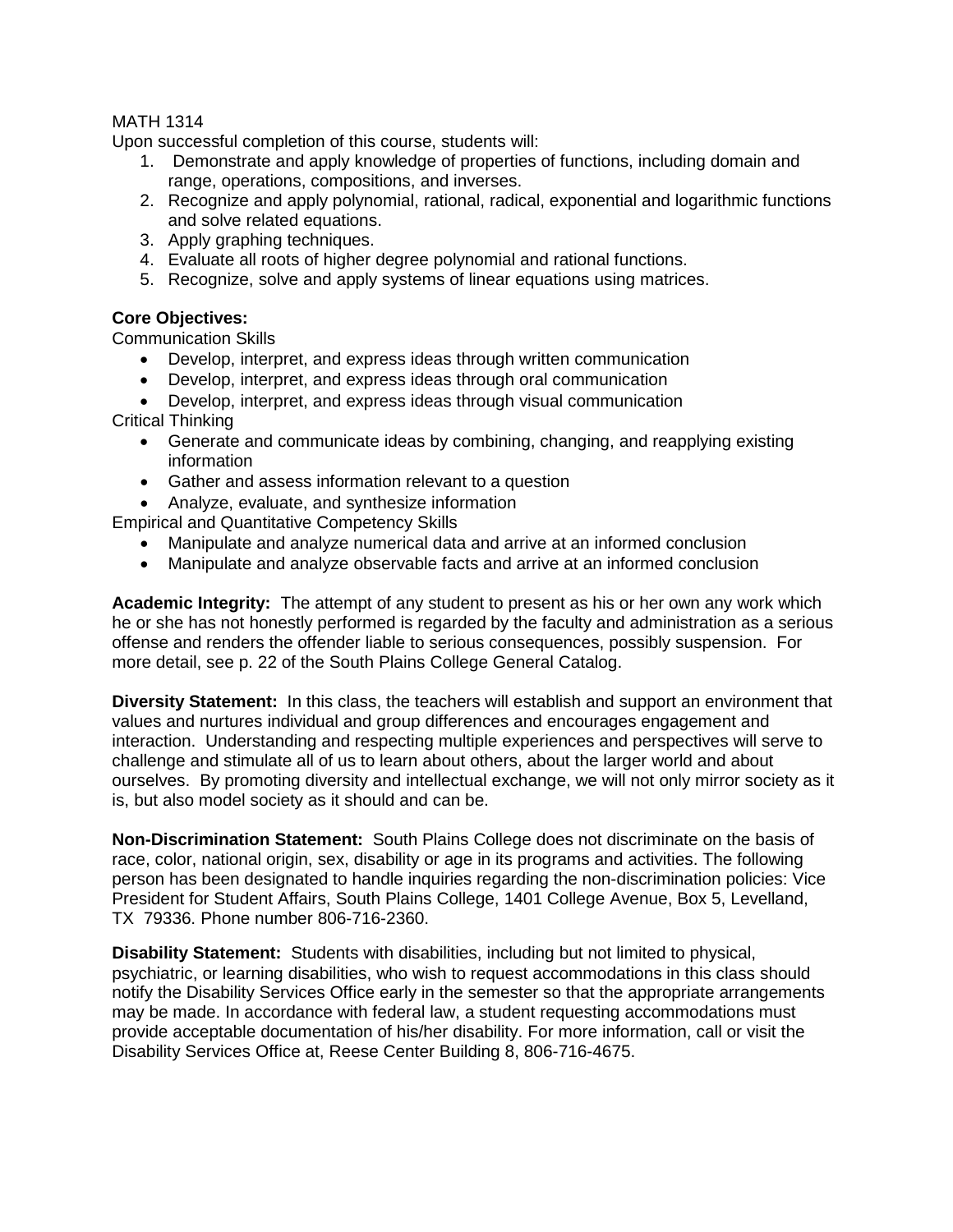**Title IX Pregnancy Accommodations Statement:** If you are pregnant, or have given birth within six months, Under Title IX you have a right to reasonable accommodations to help continue your education. To activate accommodations you must submit a Title IX pregnancy accommodations request, along with specific medical documentation, to the Director of Health and Wellness. Once approved, notification will be sent to the student and instructors. It is the student's responsibility to work with the instructor to arrange accommodations. Contact Crystal Gilster, Director of Health and Wellness at 806-716-2362 or email [cgilster@southplainscollege.edu](mailto:cgilster@southplainscollege.edu?subject=Title%20IX%20Pregnancy%20Accomodation) for assistance.

**Campus Concealed Carry Statement:** South Plains College permits the lawful carry of concealed handguns in accordance with Texas state law, and Texas Senate Bill 11. Individuals possessing a valid License to Carry permit, or the formerly issued Concealed Handgun License, may carry a concealed handgun at all campus locations except for the following: natatorium. For a complete list of campus carry exclusions zones by event, please visit <http://www.southplainscollege.edu/campuscarry.php>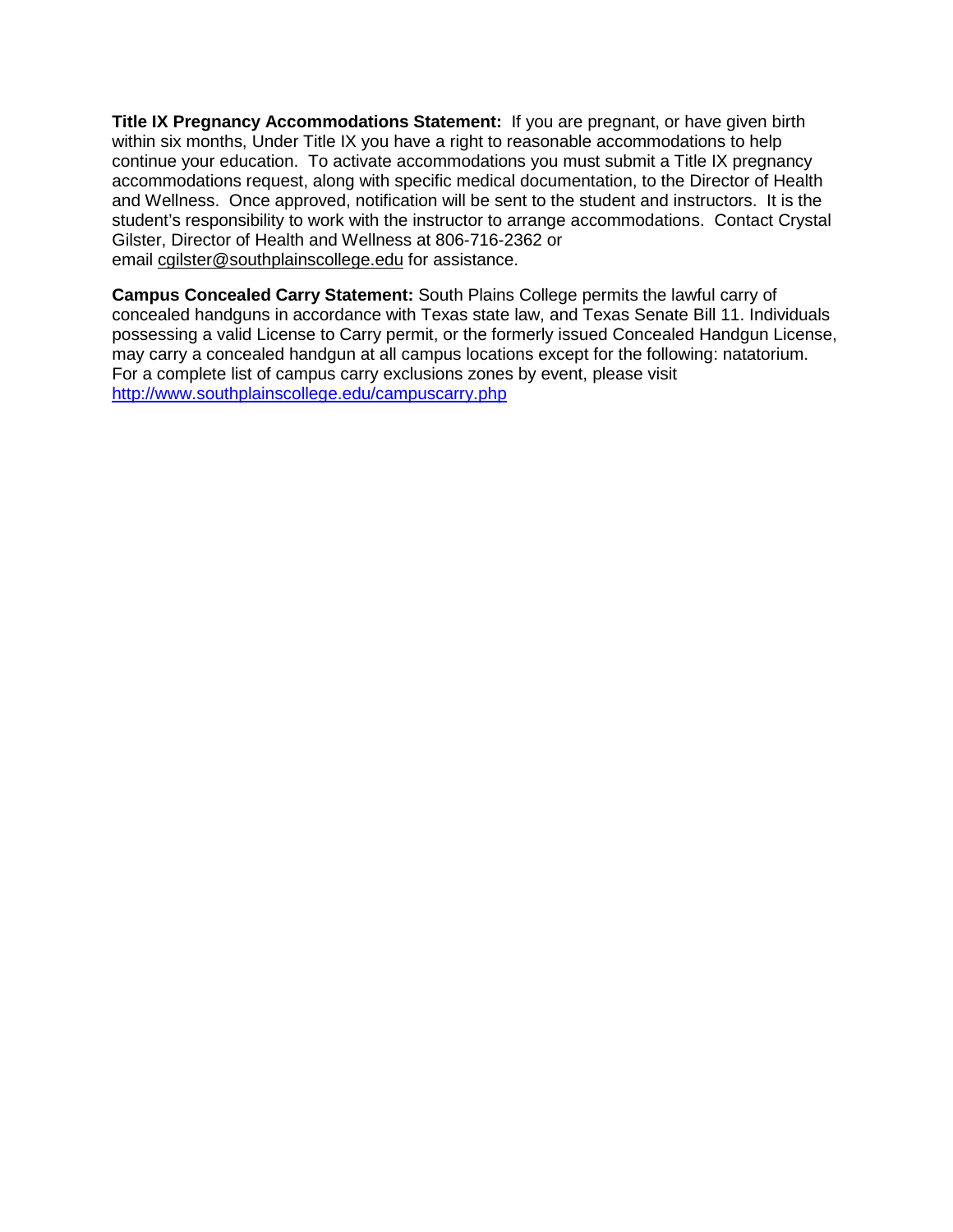## Course Outline

This is a tentative schedule. Any changes will be announced in class and posted in Blackboard.

| Week           | Dates            | Day          | <b>Topic</b>                                           | Lab | Assignment |
|----------------|------------------|--------------|--------------------------------------------------------|-----|------------|
|                | Jan 14           | Mon          | Signed Numbers, Exponents, Order of Ops                |     | 1.1        |
|                | Jan 15           | Tues         | Fractions, Order of Ops                                |     | 1.2        |
| 1              | Jan 16           | Wed          | Polynomials: Exponent Rules                            |     | 1.3        |
|                | Jan 17           | <b>Thurs</b> | Polynomials: Add, Subt, Mult, and Div                  |     | 1.4        |
|                | <b>Jan 21</b>    | <b>Mon</b>   | <b>Holiday</b>                                         |     |            |
|                | <b>Jan 22</b>    | Tues         | Solve Linear and Absolute Value Equations              |     | 1.5        |
| 2              | <b>Jan 23</b>    | Wed          | Solve Linear Inequalities                              |     | 1.6        |
|                | <b>Jan 24</b>    | Thurs        | Review 1                                               |     |            |
|                | Jan 28           | Mon          | EXAM 1                                                 |     |            |
|                | <b>Jan 29</b>    | Tues         | Factor: GCF, Grouping, and Trinomials with a = 1       |     | 2.1        |
| 3              | <b>Jan 30</b>    | Wed          | Factor: Trinomials with a > 1 and Special Products     |     | 2.2        |
|                | Jan 31           | <b>Thurs</b> | Summary of Factoring / Solve Quadratics by Factoring   |     | 2.3        |
|                | Feb 4            | Mon          | Simplify, Multiply, and Divide Rational Expressions    |     | 2.4        |
|                | Feb 5            | Tues         | Find LCD, Add and Subtract Rational Expressions        |     | 2.5        |
| 4              | Feb 6            | Wed          | <b>Solve Rational Equations</b>                        |     | 2.6        |
|                | Feb 7            | <b>Thurs</b> | Review 2                                               |     |            |
|                | Feb 11           | Mon          | EXAM <sub>2</sub>                                      |     |            |
| 5              | Feb 12           | Tues         | Simplify Radicals / Rational Exponents                 |     | 3.1        |
|                | Feb 13           | Wed          | <b>Rationalize Radical Expressions</b>                 |     | 3.2        |
|                | Feb 14           | Thurs        | <b>Solve Radical Equations</b>                         |     | 3.3        |
|                | Feb 18           | Mon          | Solve Quadratics by Factoring and the Square Root Prop |     | 3.4        |
| 6              | Feb 19           | Tues         | Solve Quadratics by Comp the Square and Quad Form      |     | 3.5        |
|                | Feb 20           | Wed          | Review 3                                               |     |            |
|                | Feb 21           | <b>Thurs</b> | EXAM <sub>3</sub>                                      |     |            |
|                | Feb 25           | Mon          | Distance, Midpoint, Circles                            |     | 4.1        |
| $\overline{7}$ | Feb 26           | Tues         | <b>Basics of Functions, Evaluate Functions</b>         |     | 4.2        |
|                | Feb 27           | Wed          | <b>Graph Functions, Analyze Graphs</b>                 |     | 4.3        |
|                | Feb 28           | <b>Thurs</b> | Increasing, Decreasing, Piecewise Functions            |     | 4.4        |
|                | Mar 4            | Mon          | <b>Symmetry and Transformations</b>                    |     | 4.5        |
| 8              | Mar 5            | Tues         | Review 4                                               |     |            |
|                | Mar <sub>6</sub> | Wed          | EXAM 4                                                 |     |            |
|                | Mar 7            | Thurs        | Functions: Operations and Composition                  |     | 5.1        |